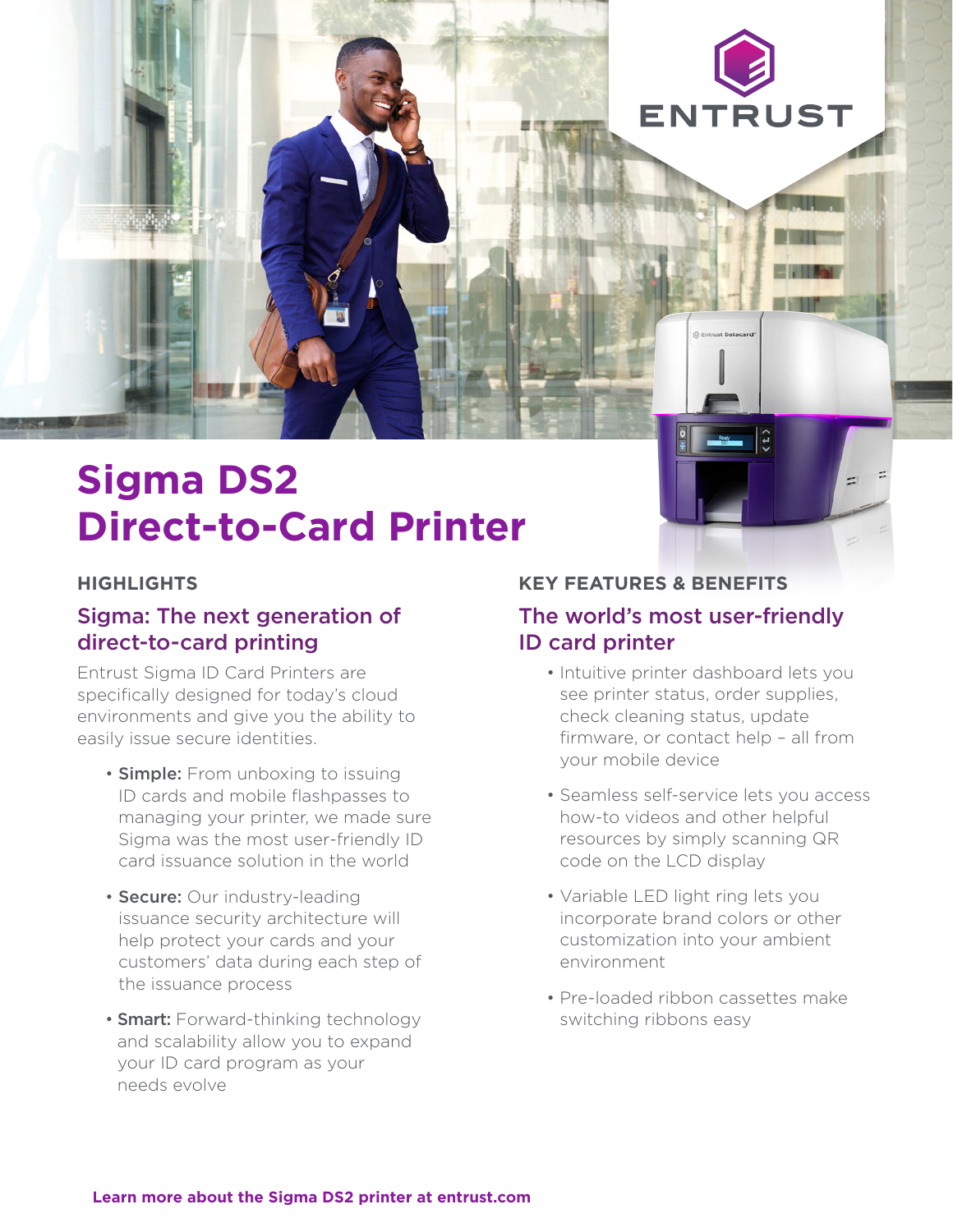## Unmatched security

- Secure boot protects system from malware or virus on boot-up
- Trusted Platform Module (TPM) manages the printer's own TLS/SSL certificates and keys
- Connection and data sent between software and printer is encrypted
- Customer data is encrypted and is not stored in the printer after printing is complete
- Luster printing and other security features added to cards protect from tampering and counterfeiting

# Flexibility and scalability built for the future

- Issuance capabilities include physical cards and digital mobile flashpass
- Choose on-premises or cloud-hosted deployment
- Expand your ID program as your needs change by adding smart card capabilities, WiFi connectivity, and more
- Print anytime, anywhere with your mobile device (iOS, Android, Windows)

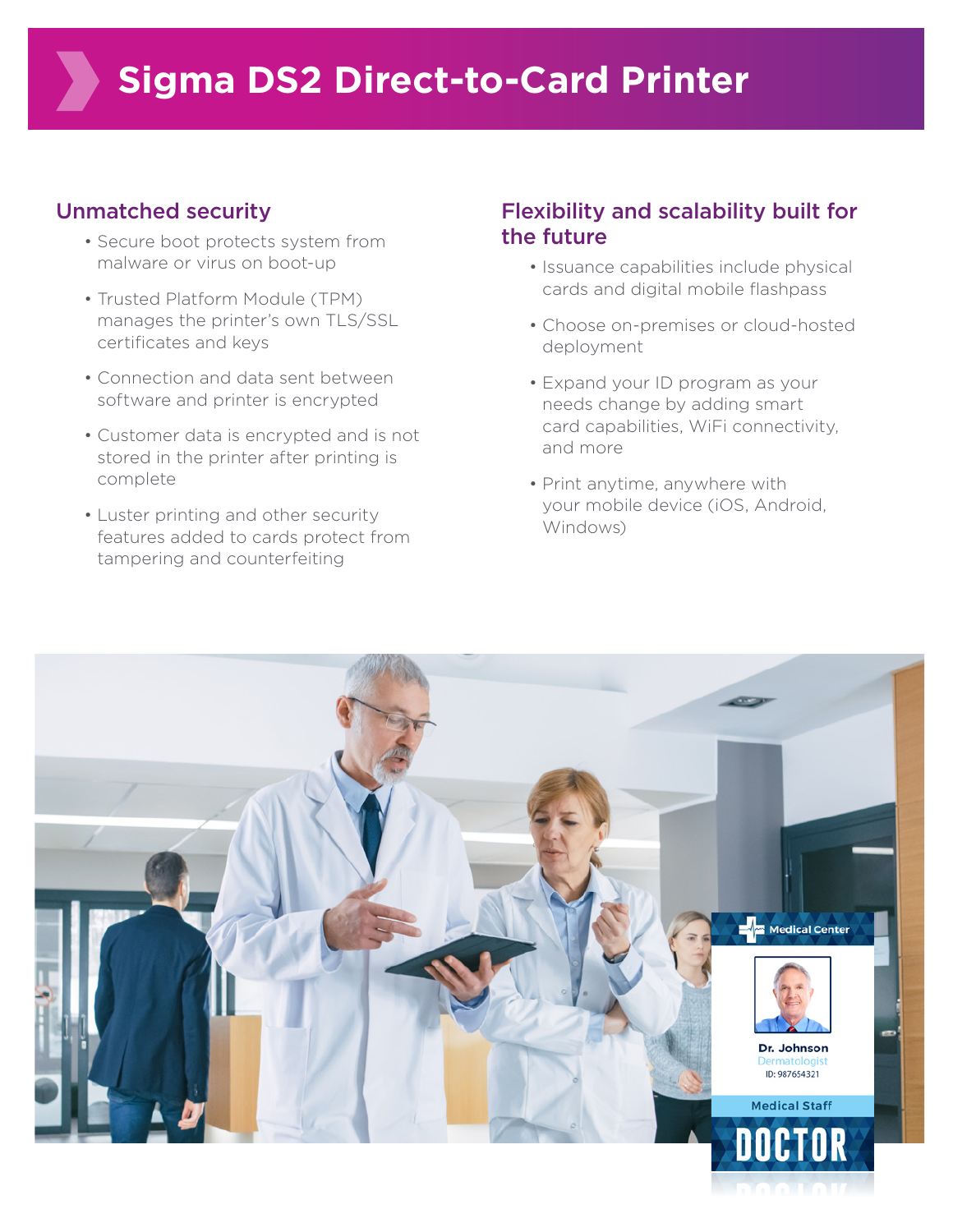#### **TECHNICAL SPECIFICATIONS**

| <b>Standard Features &amp; Supplies</b> |                                                                                                                             |  |
|-----------------------------------------|-----------------------------------------------------------------------------------------------------------------------------|--|
| Print technology                        | Dye sublimation                                                                                                             |  |
| Print capabilities                      | Single or dual-sided                                                                                                        |  |
| Print resolution                        | 300 dots per inch (dpi) (300 X 600, 300 X 1200)                                                                             |  |
| Print speed                             | Single-sided color ribbon: up to 225 cards per hour (cph)<br>Double-sided color ribbon: Up to 140 cards per hour (cph)      |  |
| Card capacity                           | Input hopper: 125 cards<br>Output hopper: 25 cards                                                                          |  |
| Card sizes                              | Thickness: 0.010 inches to 0.040 inches (0.25mm - 1.016mm)<br>Dimension: ID-1, CR-79, CR-80                                 |  |
| Operating environment                   | Temperature: $60^{\circ}$ F to 95 $^{\circ}$ F (15 $^{\circ}$ C to 35 $^{\circ}$ C)<br>Humidity: 20-80% RH - non condensing |  |
| Physical dimensions                     | L 17.4 in x W 8.9 in x H 9 in / 44.2 cm x 22.6 cm x 22.9 cm                                                                 |  |
| Weight                                  | 11.3 lbs (5.49 kg); will vary with options                                                                                  |  |
| Connectivity                            | USB and Ethernet                                                                                                            |  |
| Warranty                                | 36 months                                                                                                                   |  |